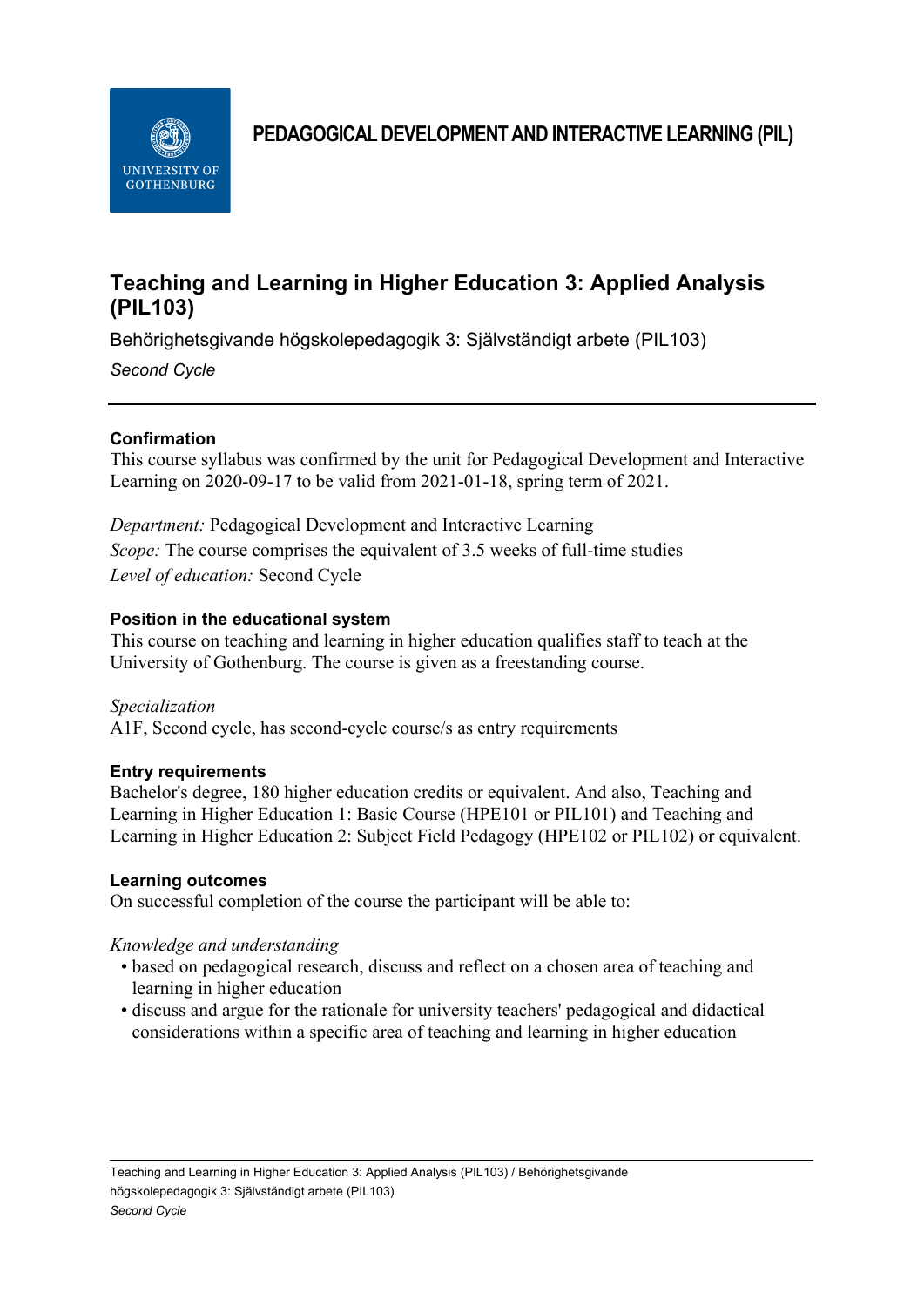#### *Competence and skills*

- develop an independent piece of writing, or design a piece of art with complementary text, that addresses a selected problem in teaching and learning in higher education, aiming at pedagogical development
- apply concepts relevant to the field of teaching and learning in higher education

#### *Judgement and approach*

• problematize and evaluate pedagogical practice based on scientific literature on teaching and learning in higher education and discipline specific conditions

#### **Course content**

The overall aim of the course is to enhance knowledge and ability to base pedagogical considerations in science and proven experience. The course is based on the development of an independent work aimed at educational development within a specific field within teaching and learning in higher education. The independent work is to result in a paper within teaching and learning in higher education, or a designed piece of art with complementary text, displaying pedagogical reflection that can lead to pedagogical discussion in an academic context.

# **Form of teaching**

The course is based on group supervision and collegial discussions, which requires continuous and constructive participation in text seminars throughout the course.

*Language of instruction:* Swedish and English

#### **Course assignments**

The basis for assessment is the independently written text, or the piece of art with complementary text. This work is discussed and reviewed continuously during the course under collegial supervision in text seminars and is presented and discussed at a formative examination seminar at the end of the course.

# **Certificate**

A certificate is issued when a course participant has presented an independent piece of writing, or designed a piece of art with complementary text, that shows that all course objectives have been achieved.

#### **Course evaluation**

Course evaluation takes place in partnership with course participants both during and at the end of the course. This continuous dialogue should guide the implementation of the ongoing course. The conclusions presented in the course report are guidelines for the planning of subsequent courses.

The results of the course evaluation and any changes in the course structure will be communicated both to the course participants who participated in the evaluation and to the course participants who are to begin the course.